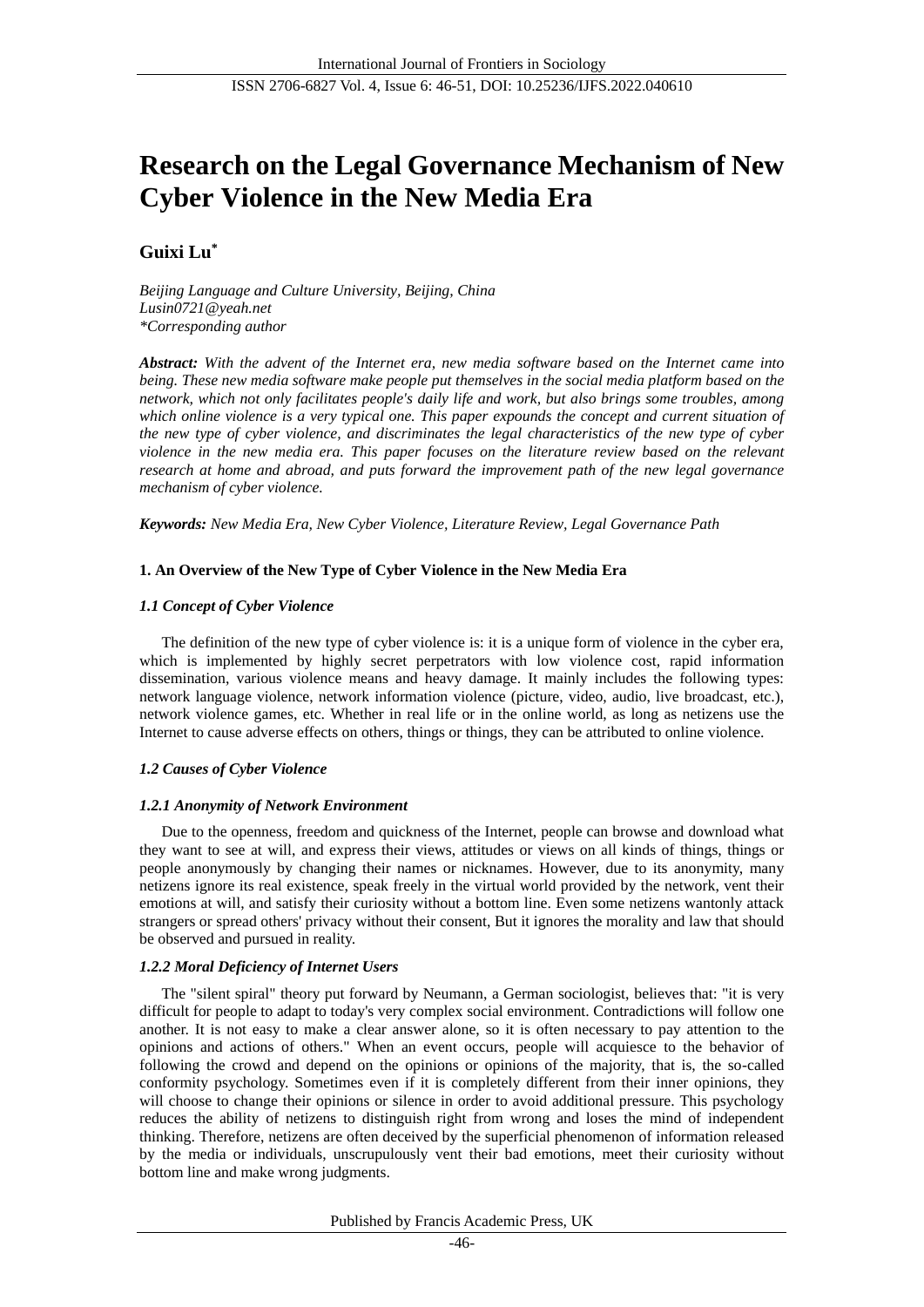#### *1.2.3 Lack of Responsibility of Network Media*

Social psychologist Lu Yin believes that the information dissemination network is full of gatekeepers. In the Internet, various online media act as "gatekeepers". To a large extent, they control the wind direction of online public opinion and bear the burden of providing correct, timely and effective information to Internet users. However, many media have not taken up their responsibilities. On the contrary, they often attract the attention of netizens through false news, follow the trend hype, infringement and plagiarism, blindly pursue click through rate and attention, and ignore their own ethics and professionalism. In addition, the commercial operation mode of online media operation has emerged, giving birth to a group of new groups - Internet promoters, who contribute to the Internet public opinion and create Internet hotspots according to the interests and hobbies of Internet users, and the "water army" is their executor. As the "water army", Internet users publish some contents such as reversing black and white and abusive language in accordance with the instructions of the Internet promoters to obtain cheap benefits, As a network promoter, we can get huge profits from network violence. In the long run, this behavior of online media will eventually hurt the common interests of Internet users, make the online world become a mess, and then lead to the loss of trust of Internet users in online media.

#### *1.2.4 The Network Public Opinion Supervision and Legal System are not Perfect*

Compared with the rapid development of the Internet, the legal construction of China's network lags behind a lot, and there are many loopholes in network supervision. Because the laws related to the Internet are not perfect, they fail to form sufficient binding force and deterrent force on Internet users. In addition, the anonymity of the Internet and the moral anomie of Internet users have disintegrated the sense of responsibility and legal consciousness of Internet users in the real world, dared to indulge their words and deeds, spread rumors, human flesh search, moral kidnapping and a series of network atrocities. However, the network supervision and legal system, which is the most deterrent to network violence, is not perfect, which makes the network lack of effective supervision and management, and it is easy to form highly harmful network violence.

#### **2. Literature Review on Cyber Violence**

The new media era has contributed to the rapid development of new types of cyber violence. In the era of new media, information is everywhere, accessible and no one needs it. As a result, the ecology of public opinion, the pattern of media and the mode of communication have undergone profound changes, and the work of news and public opinion is facing new challenges. In the era of new media, if a single low-level event is compared to a beam of light and the network is compared to a prism, the consequences of this event through network transmission are like a spectrum, which subdivides and amplifies a single event and enhances the severity of the consequences. At present, China's communication is in the UGC (user generated content) era, that is, every netizen is not only the recipient of information, but also the disseminator and creator of information. Therefore, an ordinary contradiction event may be amplified by every netizen through online media and become a group violence event that causes serious harm to the psychology, life and even body of the parties concerned by the whole society.

The network algorithm technology based on big data strengthens the information cocoon room. "Cocoon" refers to the phenomenon that people's interest in the cocoon will be shackled by their own information in the field of cocoon life, which is put forward by scholars in the United States. The "spiral theory of silence" put forward by German scholar Elizabeth Noel Neumann holds that the more silent people are, the more others think that a particular view is representative. Professor Yang Rongzhi believes that in the era of network media, the application of algorithm recommendation technology has strengthened the formation of network information cocoon room. The groups gathered under the network are clustered by differentiation, showing the characteristics of homogeneity within the group and heterogeneity between groups. In the network public opinion, when people see that there are many people who agree with a certain point of view, they will more actively participate in it, constantly strengthen this point of view and promote its spread to a wider range, get the support of more people, and promote the homogeneity within the group. In the information cocoon room, people's subjective emotion and independent cognition are constantly strengthened and consolidated, and their prejudice is regarded as the truth, so as to reject the invasion of other reasonable views. This phenomenon will enhance the group heterogeneity of the public and show a strong rejection of the views that the group does not agree with on the network.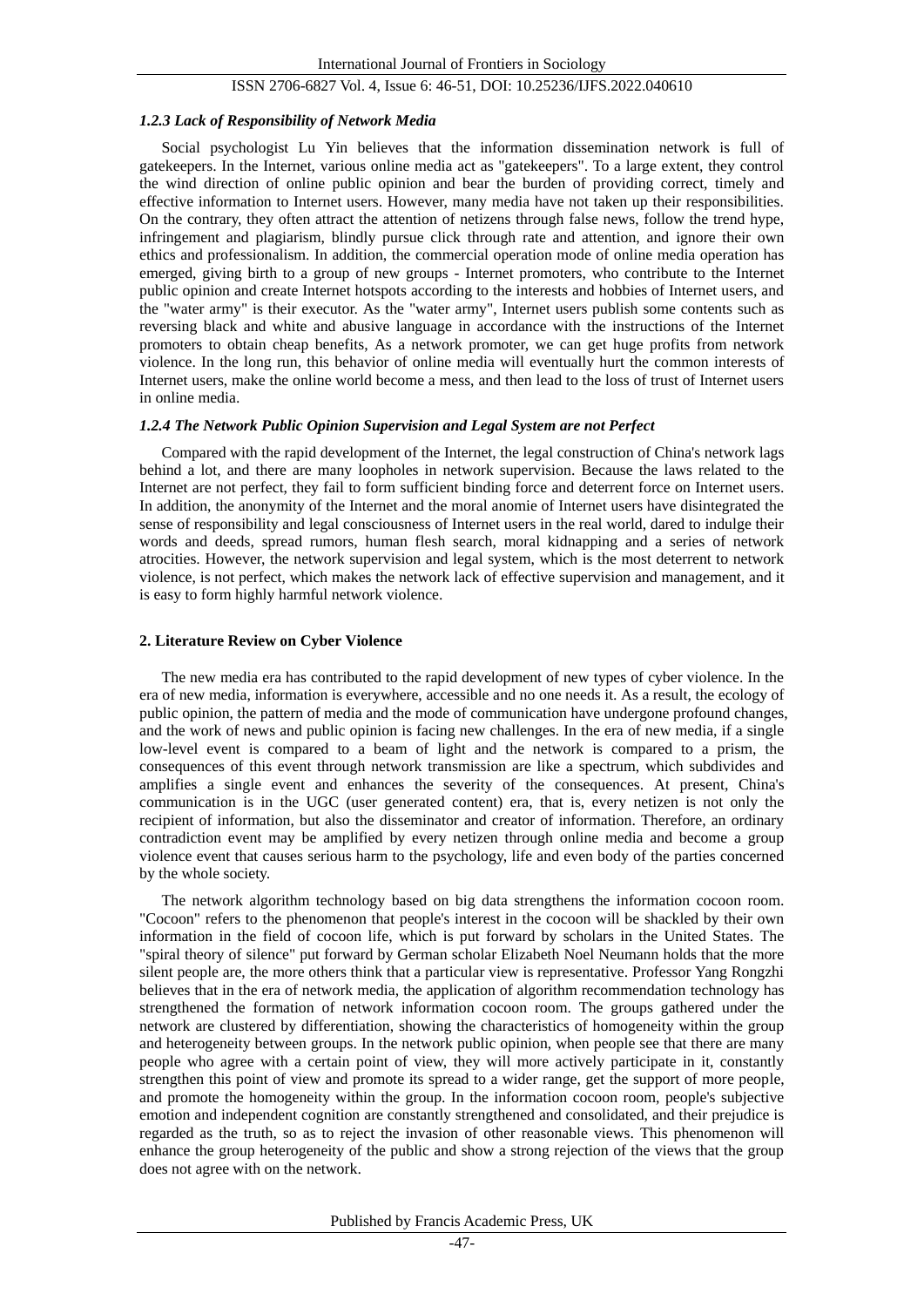The definition of the new type of cyber violence is still unclear. Many scholars have their own unique definitions of cyber violence, and believe that cyber violence is "the behavior deviation of the subject of cyber behavior in the 'virtual electronic cyberspace' in violation of the requirements of social norms and codes of conduct"; It is "an act of achieving one's own purpose with the force that does not conform to the law and moral norms in the network"; It is "the violence of netizens on the Internet and the extension of social violence on the Internet"; It is "the behavior phenomenon of publishing defamatory, defamatory, defamatory and seditious remarks, words, pictures and videos on the Internet, that is, the behavior of personal attacks on others. Generally speaking, it is that Internet users publish offensive or provocative remarks through fierce, emotional or even exaggerated expression, so as to do psychological harm to the victims." However, there is still a large gap in the existing research on the transformation from network violence to new network violence in recent years.

When the existing laws regulate the new type of cyber violence, there is a phenomenon of dislocation and dislocation. The solution to the problem of new-type cyber violence lies in the establishment of a set of mechanisms for pre prevention, in-process control and post remedy. Obviously, the current legislation is not fully competent, and it can play its role in post remedy at most. The core of solving the problem of cyber violence is always that prevention is better than elimination, and "preparing for a rainy day" is better than "mending a lost sheep". Under this idea, we should integrate the existing legislation and formulate new systems and measures. In particular, Professor Zhang Mingkai of Tsinghua University put forward: "in the Internet era, criminal law must be sensitive to various changes in social structure and social life facts." Dr. Fu Yu of Southwest University of political science and law believes that there are five problems in the regulation of China's criminal law on cyber violence: unclear content of personal information protection, imperfect criminal behavior mode regulated by the criminal law, difficult criminalization of human flesh search behavior, incomplete provisions on false information content in China's criminal law regulation, and unreasonable criminalization and identification of online rumors. In addition, in the article of Professor Shi Jinghai and researcher Huang Yarui, it is also mentioned that the relevant civil and administrative legal regulations are not enough to govern cyber violence, and the relevant criminal law regulations are incompatible with the behavioral characteristics of cyber violence.

#### **3. Analysis on the Legal Characteristics of New Network Violence in the New Media Era**

Transformation of forms of implementation: the forms of violence have been renovated and the intensity of attacks has been strengthened. Relying on the new media platform and communication mode, the new form of cyber violence has developed from a single language violence in the past to an all-round attack mode such as bullet screen brushing, malicious editing, private letter bombing, spoofing photos, spreading rumors, private letter insult and so on. Some media pointed out that the production of terrorist and bloody paintings is becoming a new form of online violence. Some video producers have deviated from the category of goodwill entertainment and showed a significant trend of personal attack. At the same time, due to the further development of social media platforms and the accelerating dissemination of various information, the behavior of netizens is more likely to rise to online violence, which deepens and speeds up the violation of personal privacy and reputation, and has a more far-reaching and worse impact on the psychological health and real life of the victims of violence.

Transformation of implementation subject: Cyber violence has gradually moved from the social field to the field of commercial competition, showing the tendency of organized and planned industrial chain. Traditional cyber violence is mostly carried out by individual netizens out of personal emotion and subjective will, while the subject types of new cyber violence are becoming more and more diversified and complex. Under the cover of entity companies, some criminals register and operate a large number of social platforms, promote and drain each other through social platforms, and even look for professional Navy (referring to the hired network writers who publish specific information for specific content in the network) to promote the untrue information content, forcing stakeholders to pay huge post deletion fees; Weibo users who have obtained personal authentication on Weibo platforms such as Sina, Tencent and NetEase have a certain influence. Weibo users with many fans gather their fans through various social media and disrupt the direction of public opinion by planning and encouraging netizens and water army.

In the new type of cyber violence, events are often reversed and repeated many times, and there is a trend of equality between the subject and object of violence. In the traditional network violence, there are obviously the perpetrator and the victim, and the perpetrator generally has the upper hand. Even if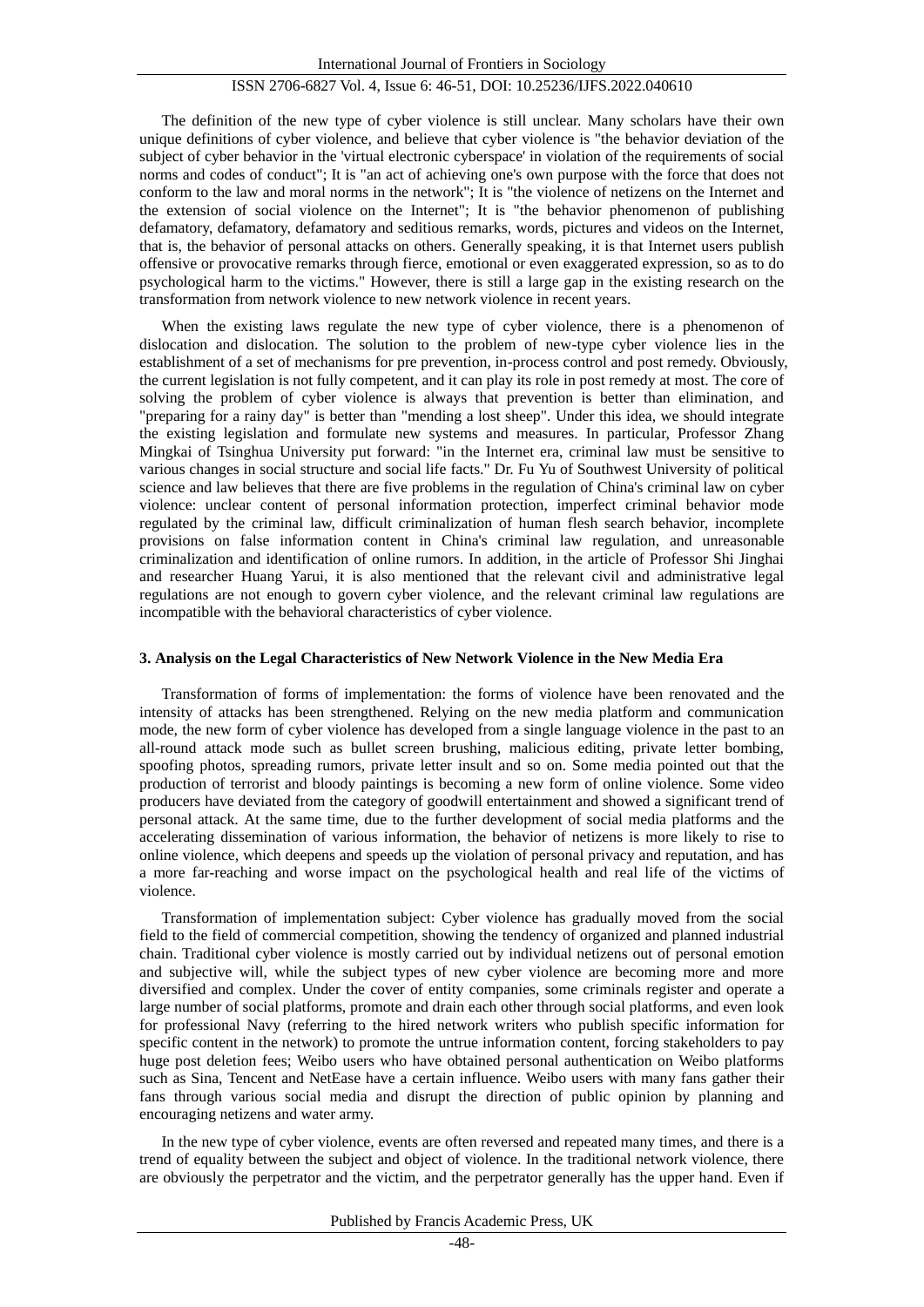the roles of the two sides will be exchanged in some cases, the boundary between them is relatively clear and there is inequality in status. In the new type of cyber violence, the boundaries of both sides are blurred, and the status of both sides is more equal. There is no clear perpetrator and victim of violence. In some network events, there are often many reversals, and netizens repeatedly follow the trend, resulting in the status exchange of the perpetrator and the victim for many times, and the boundary between the two continues to be blurred.

Transformation of subject object: the specificity of the subject object is weakened and the contingency is enhanced. The objects of traditional cyber violence are mostly the privacy rights of people who are recognized (or mistakenly believed) by netizens and should be condemned by law and morality (especially morality). However, in the new type of cyber violence, participants usually unconsciously or deliberately blur the boundary between law and morality, so they seldom consider or even ignore the rights and interests of the parties. In the new type of cyber violence, for the groups whose subjective fault is light or even missing and used by capital, their personal rights such as privacy and reputation protected by law are more likely to be attacked and infringed.

Transformation of implementation behavior: violent behavior tends to provoke public opinion and create discourse separation between different groups. With the continuous evolution of social media and recommendation algorithms, netizens' opinions on things are more and more vulnerable to be affected or solidified, which leads to the public opinion mood more and more easily being provoked and misled. A major feature of the new type of cyber violence is that it is not a pure direct attack, but disguised as various groups to create a new cyber battlefield. The perpetrator frequently causes trouble on the Internet. In various hot events, he uses unlimited "stem" and curse war to replace normal communication, and provokes misunderstandings between different network groups by deliberately guiding public opinion in reverse, leading to online curse war. Network stigmatization has risen from individuals to groups, and network hostility has increased. The perpetrators of new-type online violence have the trend of creating group antagonism by collecting the early statements of Internet users, deliberately guiding public opinion and deliberately going online. The words and deeds of individuals will rise indefinitely, and teachers, journalists, medical care, police and other groups will continue to become victims of new-type online violence.

Transformation of the nature of behavior: in the old and new types of cyber violence, the subjects are plural, and the implementation behavior belongs to joint tort. The difference is mainly affected by the transformation of the subjects mentioned above. China's legislation has made an interpretation of joint tort: joint tort refers to the damage caused by two or more people's joint intention or joint fault, or the same damage consequence occurs in the direct combination of their infringement acts although there is no joint intention or joint fault, or the same damage consequence occurs in the indirect combination of several acts carried out by two or more people without joint intention or joint fault. This definition provides a legal basis for identifying the tort attribute of new network violence. Therefore, in theory, although many netizens participating in the new type of cyber violence do not pursue the same purpose subjectively in some cases, they may still constitute joint infringement.

Transformation of responsibility undertaking: the complexity of responsibility identification and undertaking has increased, and the difficulty coefficient has increased. On the whole, traditional cyber violence is mostly typical events and involves other types of tort or crime, so it can often be clearly attributed and held accountable; the new types of cyber violence are more diverse, and the behavior of the perpetrator may not involve the responsibility boundary stipulated by the existing law. Therefore, in the field of responsibility, it is inevitable to reflect the characteristics of fuzzy responsibility boundary and light responsibility. In the field of criminal justice, there are relatively few new cases of cyber violence. There are differences between what is and what should be in legislation and judicial practice. The "crime of defamation" and "crime of provocation" constructed in the legislative system do not form an effective deterrent and governance to the new type of network violence. Only when there are vicious events of death caused by network violence and great social influence, can network violence be criminalized in the criminal field. At this time, irreparable consequences have often occurred, so that the function of legislation in the criminal field in the governance of cyber violence remains too much in the afterwards imputation and punishment; In the field of civil justice, cyber violence is numerous and concentrated. Cyber violence is often recognized as an infringement of citizens' right to privacy and reputation. In terms of responsibility, most of them apologize, eliminate the impact and bear a low amount of compensation, which has the characteristics of vague content of responsibility and less punishment; In the field of administrative justice, there are relatively few administrative cases entering the litigation stage, and most of the results are to reject the prosecution, not punish or impose a fine of less than 500 yuan. It has the characteristics of high litigation standards and small punishment.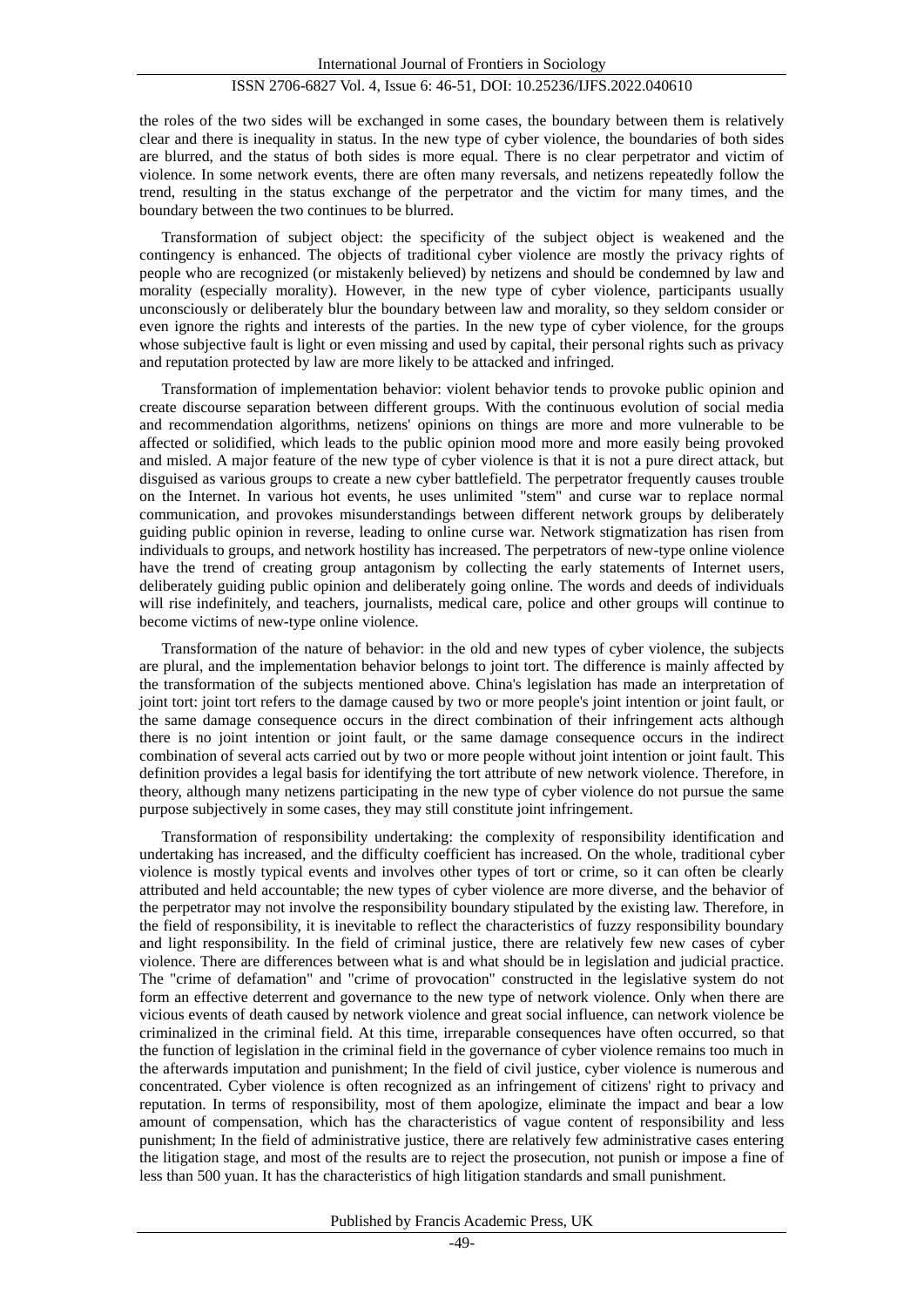#### **4. Improvement Path of New Legal Governance Mechanism of Cyber Violence**

There are three stages from the emergence to the outbreak of cyber violence: the first stage is the trigger stage of online speech. Usually, an irrational netizen initiates a topic discussion in cyberspace, which is generally manifested in uploading a photo, a video or a speech on the Internet to attract people's attention. The second stage is the formation stage of network public opinion. Netizens will pay attention to a certain network topic one after another, and carry out various discussions on the topic, or approve or criticize, so as to produce network public opinion. The third stage is the implementation stage of cyber violence. After netizens gradually gathered, the previous rational discussion sessions were gradually replaced by irrational emotional catharsis. Some people began to abuse and attack the parties or participants of the incident on the Internet, and exposed the privacy information of relevant people by means of human flesh search, so that they felt the pressure of public opinion.

Based on the mechanism of cyber violence, the governance of cyber violence should also conform to the characteristics of the above three stages, including prevention and control in the first stage, monitoring and guidance in the second stage, and attribution and disposal in the third stage, that is, the governance mechanism of pre prevention, in-process control and post rescue. Based on the results of the above inductive analysis and the comparison with the current situation of legislation and judicature, through the loopholes of the governance mechanism found in the above exploration, feed back the legislative design, judicial suggestions, government management and social governance with the existing difficulties, so as to provide reference for scientific legislation and proper judicature. According to the relevant factors and their influence, the corresponding improvement suggestions for the construction of legal governance mechanism are as follows:

Pre prevention stage: build a multi-party collaborative prevention and control system. From the perspective of the generation mechanism of network violence, there are not only the irrational expression of Internet users, but also the fuel of network media; There are not only the lack of management of government departments, but also the improper connivance of the current society, so the governance of cyber violence needs to build a collaborative governance system with the participation of multiple subjects. Especially in the stage of network violence prevention, it is necessary for all parties to actively give full play to their own advantages to find the signs of network violence, reduce the language of network violence and prevent the formation of violent public opinion. In the prevention stage, netizens need to consciously abide by the network order and try to restrain extreme emotions. If they find improper remarks on the network, they should report to the network management platform in time. Internet enterprises should also take the initiative to shoulder the responsibility of network management and take effective measures to prevent the rampant and spread of network violent speech. The competent government departments should actively build the network management order. Participate in the formulation of network language norms, establish an information sharing mechanism with the network management platform, understand the dynamics of network public opinion in real time, and formulate network emergency response plans.

In the process control stage: strengthen the monitoring and early warning of network public opinion. Network violence often evolves from network public opinion. The monitoring and guidance of network public opinion has become an important means of network social governance. The so-called network public opinion monitoring is to effectively identify and analyze network information by using emerging technologies such as big data. The focus of the debate should be the focus of the network, especially the dynamic events that occur on the network. If the network public opinion tends to evolve into network violence, we should actively take measures for reasonable intervention and appropriate guidance to prevent the convergence of public opinion information to the violent end. In addition, relevant departments should also timely release early warning information to Internet users and network platforms according to the monitoring results, remind network participants to pay attention to their online words and deeds, and inform them of the legal responsibilities of online violence.

Post remedy stage: play the disciplinary role of the law. As far as the disposal stage of cyber violence is concerned, first, we should strengthen the administrative law enforcement force, strengthen the effective control of network enterprises, clarify the supervision responsibilities of network enterprises, rectify market chaos and establish a network credit investigation system; Second, we should make rational use of civil legal means, strengthen the protection of the rights of victims, and implement the civil liability for compensation. Third, we should standardize the application of criminal legal measures, not only let the Internet mobs receive due criminal punishment, but also pay attention to the protection of human rights, and we should not artificially reduce the threshold for the application of criminal law.